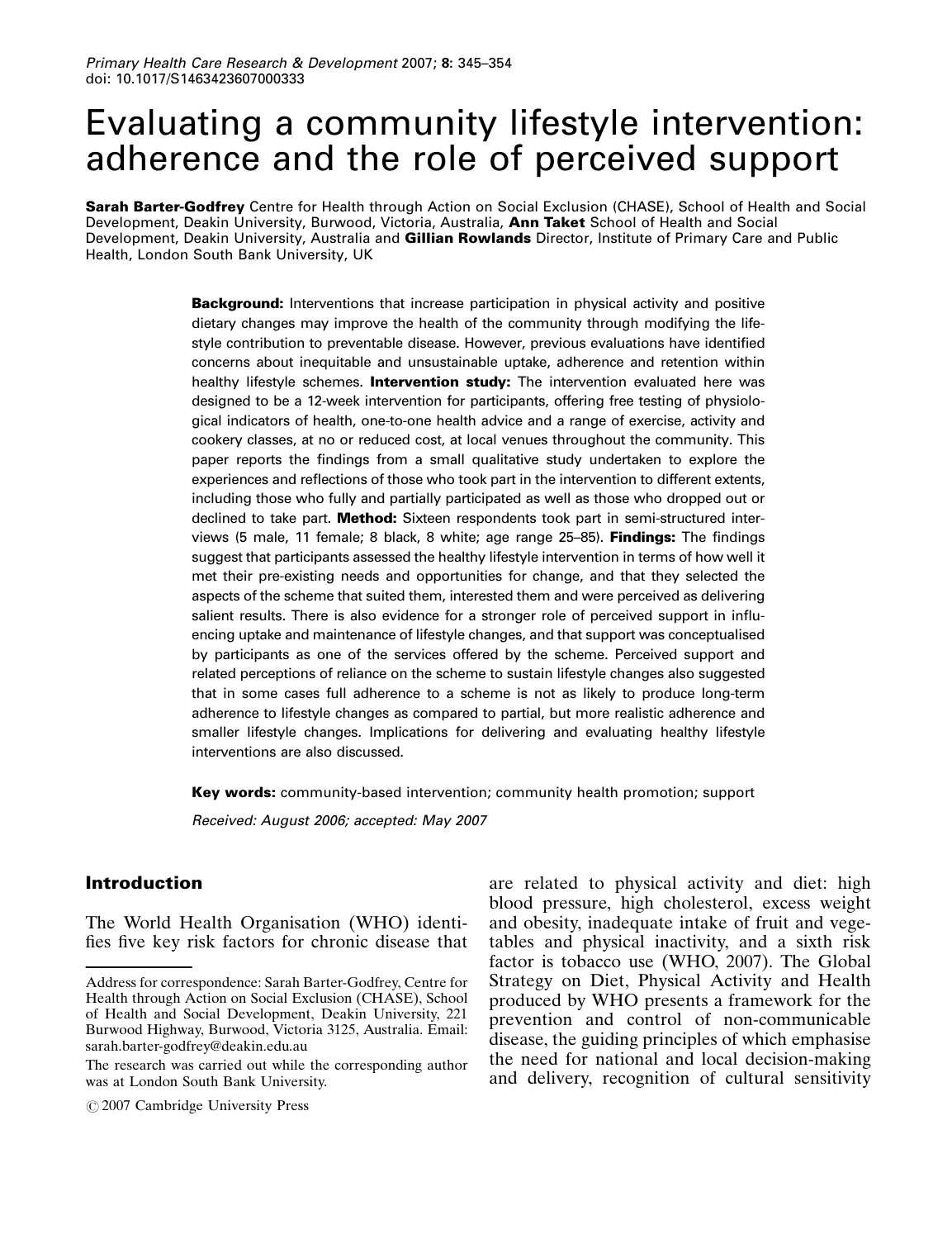and local realities, engaging with public and private sectors, and political commitment and integration within national policies (WHO, 2004).

Current UK government policy documents are largely congruent with this global strategy, for example the 'Small Change; Big Difference' campaign recognises the importance of increasing physical activity and improving nutritional intake across the population and the campaign has been taken up by organisations outside the NHS, providing or promoting diet and activity changes through healthy living initiatives (Department of Health, 2006a). Parallel to the shift towards chronic illnesses, away from acute communicable diseases, there has been an increased emphasis on primary prevention through changes to lifestyle choices. This is reflected and reported within the UK government's white paper 'Choosing Health' and its associated consultations (Department of Health, 2004). 'Our health, our care, our say' (Department of Health, 2006b) introduces a policy of accessible 'NHS Life Checks' for the general public to assess their lifestyle risk factors and to seek out information and advice for improving their lifestyle choices. Using a broad definition, lifestyle factors may include physical activity, smoking cessation, food and alcohol consumption and access to 'healthy' environments.

Interventions that increase participation in physical activity and positive dietary changes may function as primary prevention strategies at a community and individual level, by modifying the lifestyle contribution to preventable disease (Adami et al., 2001; Barnard, 2004; Lindstrom et al., 2005). Exercise on referral schemes (doctor referral for patients to engage in exercise and activity based interventions) are being piloted within the NHS, and represent an increasingly practiced form of secondary prevention strategies for individuals (Dugdill et al., 2005).

Previous research into healthy lifestyle interventions have reported broadly successful outcomes, including weight loss (Fontaine et al., 1999), improved health related quality of life scores (Kerse et al., 2005), stress management (Johnson-Kozlow et al., 2004), improvements in diabetes outcomes (Liberopoulos et al., 2006), improvements in dietary intake (Sartorelli et al., 2005) and body image and general well being (Hausenblas and Fallon, 2006). However, there is concern that interventions do not generate

sustainable improvements in health dimensions, and that local, short-term interventions are not costeffective (Sevick et al., 2000; Harrison et al., 2004; Hagberg and Lindholm, 2005; Morgan, 2005).

Uptake rates in healthy lifestyle interventions can be quite low and skewed against underserved parts of the community, without addressing the cultural and geographic needs of a diverse population, reflecting, rather than challenging, local health inequalities (Bandesha and Litva, 2005; Harrison et al., 2005). In addition to poor uptake, there is a concern about poor adherence to interventions. A review in the early years of such schemes suggested that up to half of people engaged in an exercise programme drop-out within the first six months (Robison and Roberts, 1994); a more recent literature review suggests that adherence and retention within interventions continue to be significant problems in providing diet and physical activity modification schemes (Blue and Black, 2005). In spite of this established recognition of attrition from lifestyle modification interventions, a recent systematic review of Exercise on Prescription schemes reported that there is little known about people who drop-out from exercise schemes (Sorensen et al., 2006).

Interventions that are designed to be predominantly, or solely, health advice without addressing social and environmental constraints are reported as unlikely to support sustained health behaviour change (Lawlor and Hanratty, 2001; Hillsden et al., 2002; McNeill et al., 2006). Conversely, perceived social support for participation, and the development of social relationships and skills within an intervention are reported as facilitating sustainable exercise participation (Thurston and Green, 2004; Kaewthummanukul et al., 2006; Mancuso, 2006). Such findings indicate that there may be a mismatch between traditional healthy lifestyle promotion programmes, which focus on individualised, educational approaches to healthy lifestyles, and the functional aspects of interventions that engage participants to make and maintain actual lifestyle changes. Potential tension between 'educating' individuals to making positive health lifestyle choices and providing the opportunities for communities to follow health advice can be conceptualised in terms of agency and structure.

Agency is an individual's capacity, disposition and preference for determining their behaviour;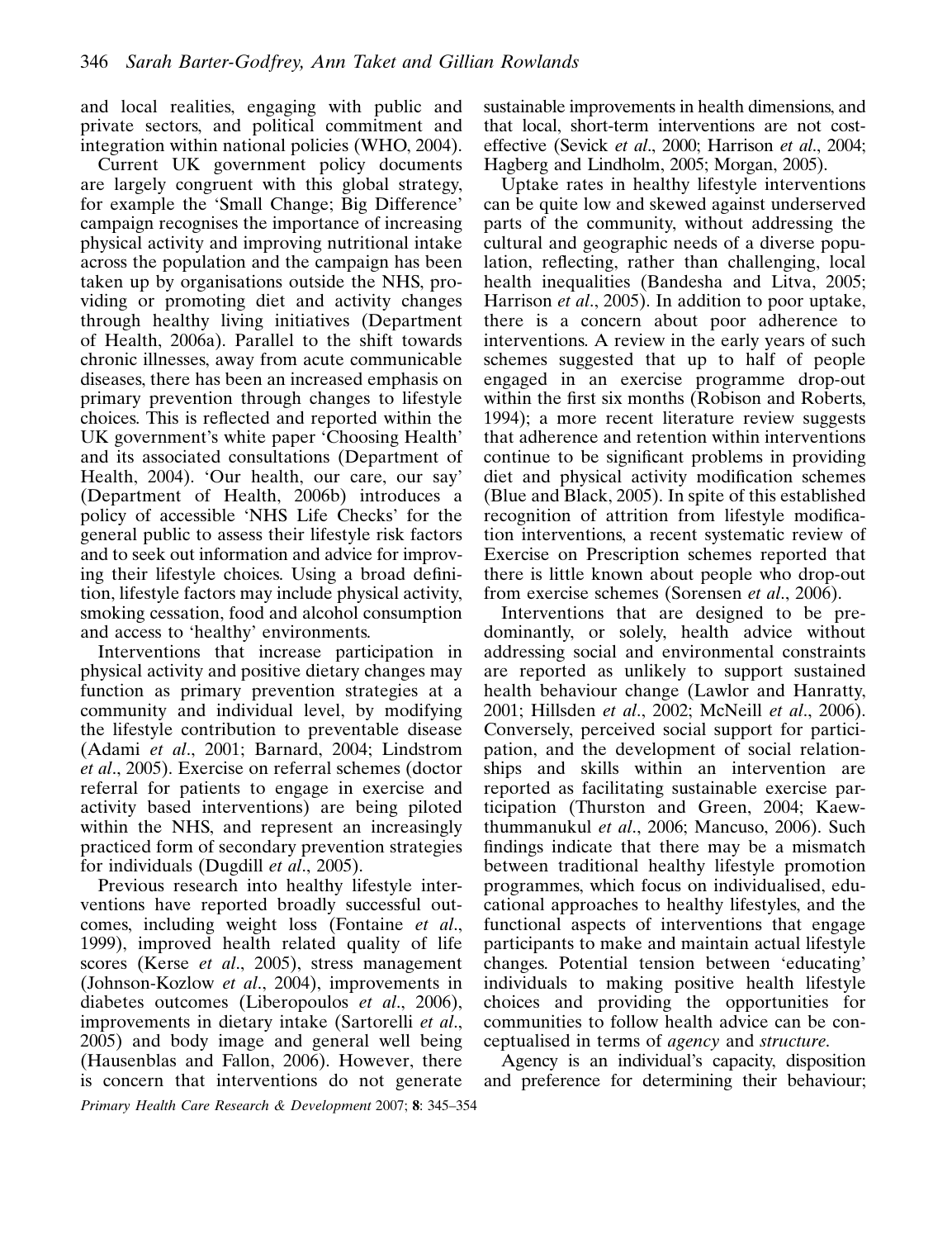structure is the context, resources and social factors that contour such choices (Sibeon, 1999). Health behaviours, including lifestyle factors, are therefore the product of choosing (agency) from what is available (structure). Strategies that aim to promote lifestyle modification strategies need to consider provision of both education to enhance personal agency, and shared resources to enhance public health structures, that is to go beyond recommending lifestyle choices but also ensuring there are feasible routes to acting on recommendations for health (Archer, 2000; Cockerham, 2005).

In addition, motivation to engage in behaviour change is considered an important part of intervention provision and adherence. Personal motivation may be conceptualised as a feature of agency, as a precursor to implementation intentions and as an outcome of positive, pleasurable experiences, reinforcing established patterns of behaviour (Cale and Harris, 2001; Gardner and Hausenblaus, 2004). Self-determined or autonomous motivation to make lifestyle changes is associated with adherence to interventions and health lifestyle improvements (Williams et al., 2005; Thøgersen-Ntoumani and Ntoumanis, 2006).

The National Quality Assurance Framework for Exercise Referral Systems (Department of Health, 2001) outlines the need for interventions to engage in motivational strategies to encourage and retain participants, and recommends the use of recognised behaviour change models within the design and delivery of interventions. This Framework makes particular mention of Prochaska's Stages of Change model, which directly informed the lifestyle intervention considered here: Flora Fit Street.

# The intervention: Flora Fit Street

Flora Fit Street (FFS) was a community-based healthy living initiative carried out in Clapham Park, south London during 2004–05, in a private public partnership between Flora (Unilever) and Clapham Park New Deal for Communities. It was designed to be a 12-week intervention for participants, offering free testing of physiological indicators of health, one-to-one health advice and a range of exercise, activity and cookery classes, at no or reduced cost, at local venues throughout the community.

Participants took part in an initial 'Heart MOT', an initial heart health check-up offering a combination of physical health tests, including blood cholesterol, blood glucose, blood pressure, body mass index and resting heart rate, as well as self-reported smoking, self-reported activity (Seven Day Activity Recall) and self-perceptions of health (SF-36); and a 20 min consultation with a health professional, with further optional consultations with exercise and nutrition specialists also available.

After 12 weeks, participants were invited to a follow-up 'Exit MOT', where their measurements were retaken and they received feedback about their progress. Between the Baseline MOT (199 participants) and the Exit MOT (111 participants), the participant group recorded a 5.9% reduction in mean blood cholesterol levels and a 5.7% in mean blood glucose levels; 45% of participants reported increasing their healthy food choices and 41% reported decreasing their unhealthy food choices (Taket *et al.*, 2006).

For the scientific study, participants were also contacted after a further 12 weeks for a follow-up (six months) MOT session, to monitor sustained changes. The participant group who were included in the six-month follow-up (35 participants) recorded a 13.2% reduction in mean blood cholesterol levels from the entry MOT; 52% of participants reported increasing their healthy food choices and 43% reported decreasing their unhealthy food choices, compared to the baseline measurements (Taket et al., 2006).

FFS provided a range of recommendations and routes to modify lifestyle choices, and worked within a framework that recognised psychological readiness to change and motivational strategies. It generated notable positive impacts on the health of the participants that remained within the scheme. However, it underserved men and older people compared to the community as a whole in which the scheme was offered, and there were problems of adherence and attrition across the programme.

Bearing in mind previous researchers' comments on the lack of knowledge about people who drop-out from similar schemes and declining return rates during FFS, it was important to consider the experiences and reflections of partial adherers to FFS and those who dropped out from the scheme, as well as those who adhered fully to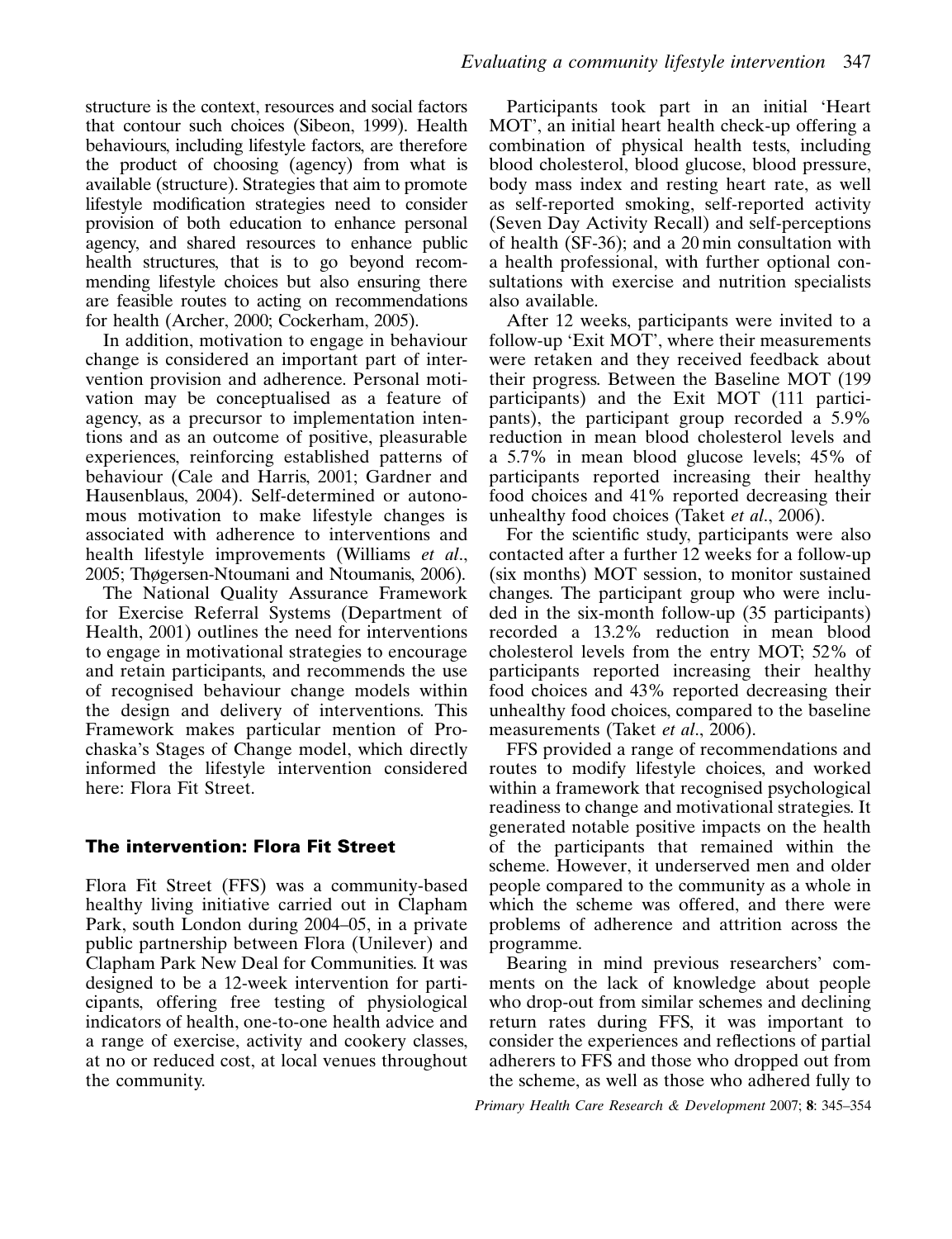| Adherence                                                                                      | Number      | Age mean (range)                                                                 | Gender                                                               | Ethnicity                                                                    |
|------------------------------------------------------------------------------------------------|-------------|----------------------------------------------------------------------------------|----------------------------------------------------------------------|------------------------------------------------------------------------------|
| Completer<br><b>Partial Adherer</b><br>Post-introduction decliner<br>Pre-introduction decliner | b<br>5<br>3 | 43.4 years (31–56)<br>40 years (25–65)<br>51 years (44–56)<br>80.5 years (76-85) | 4 women, 1 man<br>3 women, 2 men<br>2 women, 1 man<br>1 woman, 1 man | 4 black, 1 white<br>2 black, 3 white<br>1 black, 2 white<br>0 black, 2 white |

Figure 1 Participant characteristics

the intervention, and this paper reports the findings from a small qualitative study undertaken to explore this.

The aims of this study were to explore the experiences of barriers to and facilitators of participation in FFS, and reflections on health, motivation and capacity for healthiness of those who took part in the FFS intervention alongside those who did not participate.

#### Method

#### Recruitment

Recruitment strategies aimed to sample both those who had taken part in FFS (participants) and those who had not, but who had been aware of FFS, that is had actively decided not to take part (non-participants). Interviewees were purposively sampled by ethnicity and gender, from those who had participated and not participated in FFS. Reflecting the major ethnic groups of the locality, there are two ethnic groups used here: white (White British, White Irish and White other) and black (Black British, Black African, Black Caribbean and Black other).

To recruit FFS participants, people who had consented into the FFS evaluation study, identified themselves as either black or white, and according to the FFS administrative records had also arranged a follow-up session, were contacted via an introductory letter and follow-up telephone calls or messages. Response rates were low, at around 10%, with a proportion of incorrect or changed contact details since the participants' last contact with the scheme, some non-respondents and some actively declining to take part in any further evaluations or aspects of FFS.

To recruit non-participants, leaflets were distributed at community venues throughout Clapham

Primary Health Care Research & Development 2007; 8: 345–354

Park with support of the Clapham Park New Deal for Communities (Clapham Park Project). After receiving more written information about the evaluation, around half of those who had initially shown interest in the study actually took part in interviews.

All interviewees were offered a £20 gift voucher on completion of the interview.

#### Sample

There were 16 interviewees, five male, 11 female, eight black and eight white. Their ages ranged from 25 to 85, the average age for white interviewees (50.4 years) was higher than the average age for black interviewees (44.9 years). Male and female average ages were very similar (47.2 and 47.8, respectively), but this falls when excluding interviewees who had not taken part in any aspect of FFS (38 years and 45 years respectively). See Figure 1 for summary of the participants. Four adherence groups are presented: completers (entry and exit MOT attendance, diet and physical activity changes), partial adherers (entry and exit MOT attendance, diet changes), post-introduction decliners (entry MOT attendance) and pre-introduction decliners (no attendance).

#### Interviews and analysis

Those recruited into the evaluation were asked to take part in one semi-structured interview. Interviews were designed to take no more than about half an hour, and interviewees could decide whether to take part over the telephone or in person. Face-to-face interviews were carried out in the Clapham Park New Deal for Communities meeting facilities.

Five themes were identified when designing the structured interview schedules, based on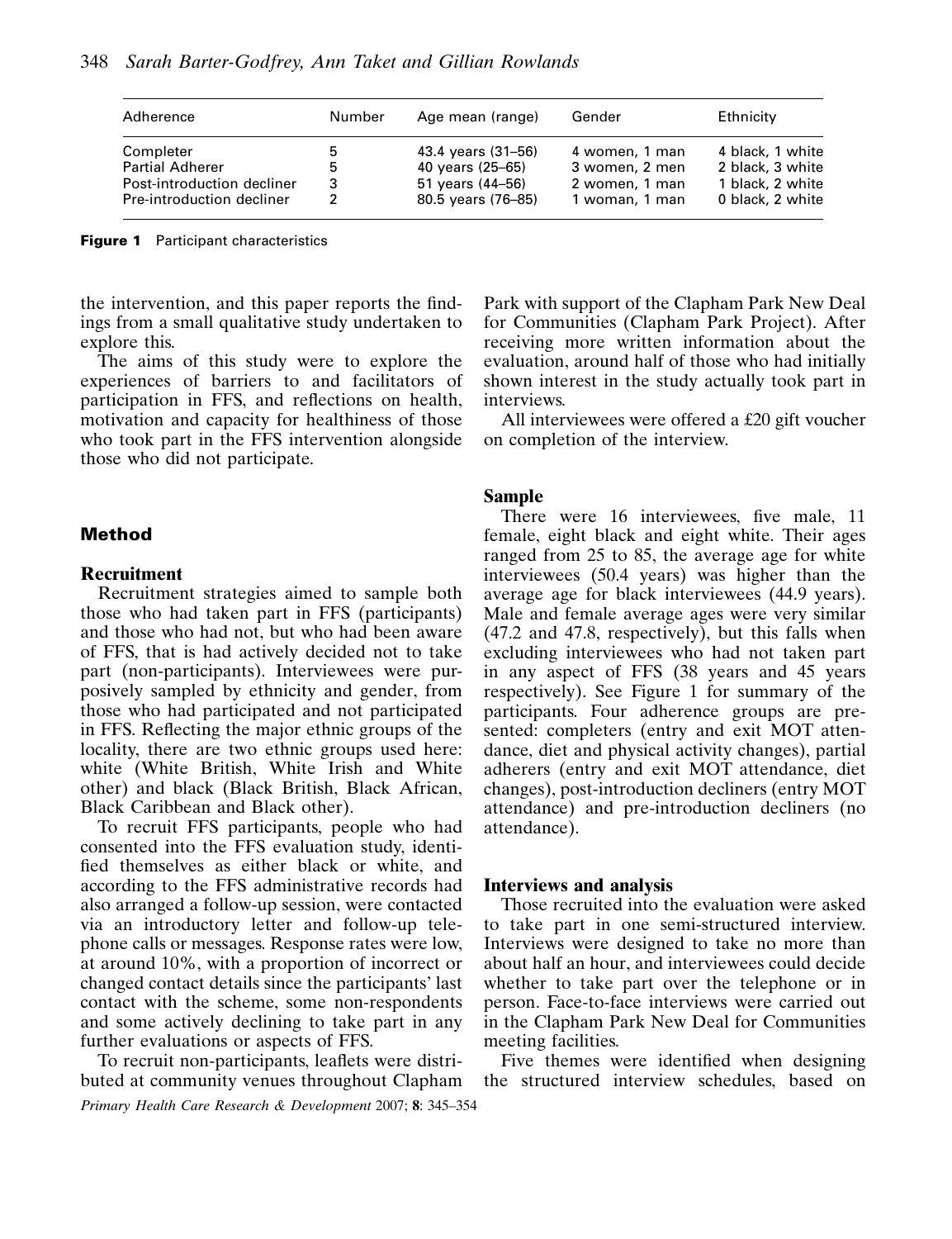understandings from the literature outlined in the introduction section and the explicit scope of the study to consider uptake, experience and adherence of FFS:

- 1) motivation to attend or not attend healthy lifestyle initiatives;
- 2) perceptions of own health and wellbeing;
- 3) motivation to improve own health and wellbeing;
- 4) perceptions of barriers and paths to improving or protecting own health and wellbeing; and
- 5) motivations to sustaining current healthy practices and perceptions of likely maintenance of healthy practices.

These themes were developed to be framed in ways that were meaningful to both those who had and had not participated in FFS, in a series of structured topic areas. All interviews were taped and transcribed for analysis, using thematic analysis techniques (Dixon-Woods et al., 2005).

Interviewees who had attended FFS at least once were asked whether they had attended alone or with others at the first MOT, whether they had attended any classes, whether they had made any changes to their diet and whether they had attended follow-up MOTs. On the basis of these responses, interviewees were classified as completers, partial adherers and non-participants (further classed as pre-introduction decliner and post-introduction decliner depending on whether they reported ever going along to an FFS session or not). See Figure 1 for a summary of participant characteristics.

# Findings

## Characteristics of adherence groups

The three levels of adherence were identified through the interviewees' descriptions of their uptake of testing, diet advice and activities.

Completers attended both entry and exit MOTs, made changes to their diet and engaged in, or increased, physical activity in response to the advice given at their FFS consultation. As a group they indicated that they had already started to make some changes towards a healthier lifestyle prior to FFS, and that they already had motivation to look after and increase their capacity for health. They reported positive reactions to the test results at the MOT, and found that test results that fell within 'bad' or 'unhealthy' ranges motivated them to participate within FFS. They reported that at least some of the structural facilities put in place through FFS were convenient for them, and that their diet and physical activity changes could be incorporated within their existing lifestyle.

Partial adherers attended both entry and exit MOTs, made some changes to their diet, but did not engage in or increase their physical activity. As a group they indicated that they had already been engaged in information seeking prior to starting FFS, and were motivated to attend FFS because of recent, specific and serious health concerns. They were not concerned by the test results at the entry MOT or the exit MOT. They were broadly satisfied with their participation in FFS, but identified areas of incompatibility or inconvenience between what was offered and their existing lifestyle.

Non-participants did not engage in FFS, and as a group they were broadly ambivalent towards the scheme. Those who did not attend an entry MOT (pre-introduction decliners) de-selected themselves out of the scheme on the basis of perceptions of not 'needing' to participate, or perceiving a large gap between what could be offered within a lifestyle intervention and what was relevant to their own health needs.

Those who had attended an entry MOT but did not remain within FFS to the end of the 12 weeks (post-introduction decliners) reported that they were interested in the scheme, rather than interested in joining the scheme. They reported being interested in what was being offered without having any pre-existing intention to take up these offers. They indicated disappointment with their results at the entry MOT, which they framed in terms of dissatisfaction or uncertainty about the credibility of the tests compared to their own instinctive beliefs about their health and anticipated results. They did not take up advice about diet and physical activity changes, and did not identify areas in their existing lifestyles that were compatible with joining a structured lifestyle intervention.

## Health testing, diet and exercise

Within the narratives of the three levels of adherence, there is an emerging gradient of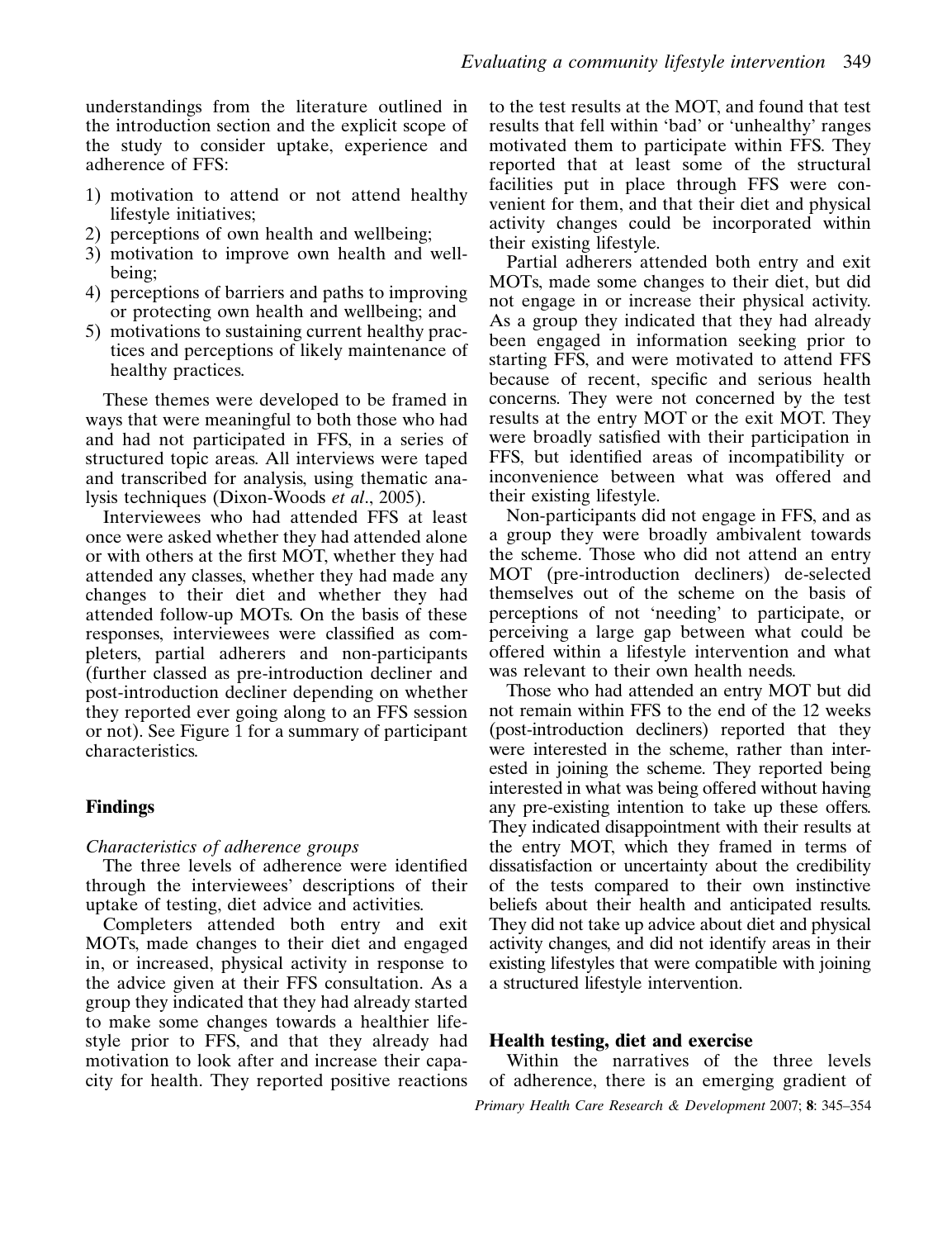acceptability or openness to change in the three main areas provided by FFS: testing, diet and physical activity.

The provision of free physiological testing was mentioned as a reason for choosing to attend FFS, for all of those in the sample who attended FFS at least once, even those who did not pursue FFS beyond the entry MOT. Although some interviewees were surprised and some disappointed by their results, no one reported feeling uncomfortable being tested, or being discouraged from attending by the prospect of taking part in the tests. Some interviewees even suggested that a wider range of tests needed to be provided, including allergy tests, and the offer of follow-up testing motivated some of the partial adherers to remain within the scheme even though they had already opted out of taking classes. Testing was acceptable, easy to access, required minimal input from the participant and did not require sustained effort to achieve.

For partial and complete adherers, making changes to the diet was preferable, easier, more affordable and more convenient than increasing physical activity. Changes to the diet do not necessarily demand more time, more facilities, more indirect expenses (such as childcare or transport) or greater regular commitments than already existing in their daily lives. Additionally, interviewees reported that, for those living in shared households, there is the potential for other people benefiting from changes to food buying, preparation and consumption patterns. Dietary information was also fairly easy to take home; food sheets were provided and there are plenty of accessible sources of information about food preparation and kitchen techniques within the popular media. Diet changes were mostly considered acceptable, fairly easy to access within the home and required minimal extra input from the participant. However, changes to the diet may incur additional direct expense and required changing buying and cooking habits in order to sustain the changes.

Increasing physical activity was the least well adhered to aspect of FFS, and under the classification offered here, distinguishes the complete adherers from the partial adherers. Physical activity potentially requires greater allocation of time, more travelling, direct and indirect costs (childcare, specialist clothing, subscription fees

Primary Health Care Research & Development 2007; 8: 345–354

where required) and in many cases represents a new commitment to take on and fit into existing lifestyles. Unlike changes made to a shared diet, increasing physical activity does not particularly benefit others in the household, unless they too increase their physical activity. There is also a less direct connection between being given information about increasing activity and the physical exertion required to develop and apply new physical skills and activities.

All groups acknowledged that physical activity required notable additional input from the participants and that long-term benefits required sustainable commitment to increasing physical activity. For the partial adherers, increasing physical activity was mostly considered an unacceptable demand on participants' time, and was not considered easy to access or convenient. Complete adherers considered physical activity acceptable and could identify and act on convenient and accessible routes to exercise and increasing activity. Completers also made reference to the enjoyment and noticeable improvements in their well being brought about by their increased physical activity.

For participants in FFS, testing was the most adhered to and most interesting part of FFS. Diet changes were the most easy to engage in outside the FFS setting and for those who had made changes there was a high level of self-reported sustainability of the modified diet. Physical activity increase was the least adhered to aspect of FFS for this sample, and even in those who reported making changes during FFS there was some concern that the increases would not be sustainable after the end of the intervention or the withdrawal of financial incentives/reductions.

#### Barriers and facilitators to adherence

Across all groups, work, childcare, studying, old age, lack of knowledge about community venues, fear of travelling locally alone, physical disabilities and perceptions of the scheme being inadequate to meet complex health needs, or to educate the already health conscious were identified as barriers to participating.

Community venues, access to free testing outside GP surgeries, free classes, discounts for activities, health advice, dietary plans and guidance, individualised information, motivation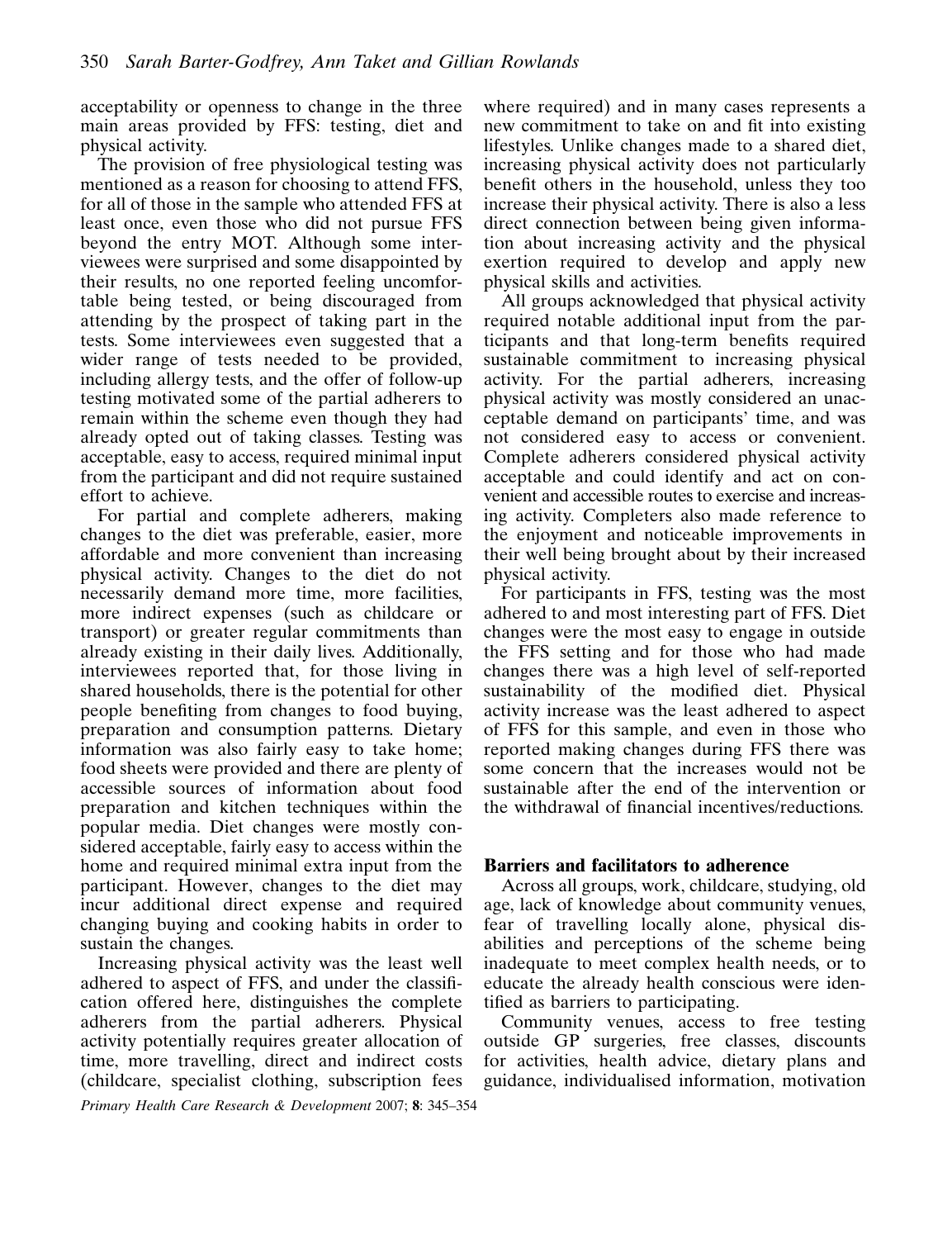and encouragement from staff, and support through coordinated advice and opportunity to follow the advice were all identified as facilitating participation.

Perceptions of age and gender were included in narratives both for and against attending FFS. Interviewees used 'at my age' to justify interest in making lifestyle changes as well explaining why lifestyle interventions were not appropriate or appealing. Some interviewees (both men and women) commented that 'you know what men are like', and suggested that community-based interventions that were not limited to GP settings were especially useful in reaching out to men who would otherwise not engage in check-ups and seeking out non-acute health advice. Wives, girlfriends and boyfriends were reported as accompanying men to FFS sessions. Three interviewees commented that the men had been 'persuaded' into attending, and that left to their own devices FFS would not appeal to the average, heterosexual man, who was viewed to be disinterested in his own health.

# Support

One of the strengths of the FFS design was that it considered both agency and structural provision to engage the community in the intervention, increasing individual agency through the provision of advice, feedback and practical information and also providing community structure in Clapham Park for healthier living, through classes and alternative and affordable routes to participating in activities and testing. The mere presence of a healthy living initiative dedicated to Clapham Park increased the structural support for the local community, by broadening the range of 'what there is to choose from'.

Participants' attendance at the entry MOT increased their knowledge and awareness about their health through physiological testing, immediate feedback about the test results and consultation with a health professional. This can be characterised as raising personal agency for those attending, even if they did not pursue other aspects of the intervention after the MOT.

For some participants, an increase in personal agency emerges as an overt increase in the ability to make healthier food choices, through education and directive activity and diet advice. For other participants this emerges less directly, and may perhaps be characterised as 'empowering' the participants by raising their health selfknowledge or alternatively as reassuring them that the choices they had already been making were having positive influences on their current healthiness.

However, it may not be satisfactory to delineate the two concepts when considering the scheme as it was experienced by its participants. While FFS increased the capacity for healthy living throughout the community in Clapham Park, individually this may not have been perceived as providing accessible or available structures due to functional barriers to participation. Similarly, FFS may not have been perceived to provide structures or opportunities that were preferable to what was already available.

It is possible that FFS may have increased both individual agency (awareness, knowledge, decision-making capability) and community structures (classes, activities and healthy priorities in locality) without the individual actually deciding to adhere to the scheme. Enhancing agency and structure is therefore experienced as having increased choice, both as the functional provision of opportunities and also as awareness and the attendant individual preferences, which can be synthesised into an emerging theme of 'support', considering not just agency and structure, but motivation and satisfaction too.

Support emerged as a key theme in facilitating attendance and adherence to a healthier lifestyle, through encouraging and motivating people to initiate and maintain healthy changes, as well as being a positive outcome for the individual to feel supported during their participation. Participants conceptualised support as one of the services provided by FFS, alongside the activities and information. Partial and complete adherers reported the experience of being supported or engaging in supportive sessions contributed to their sense that FFS was appropriate for them, and encouraged them to adhere to their lifestyle changes when they had 'slipped' or 'lapsed'.

However, for some interviewees the role of support was closely associated with a sense of dependency on the scheme to facilitate their lifestyle changes, as they did not identify with an equivalent, sustainable source of support outside FFS. For these participants, FFS may have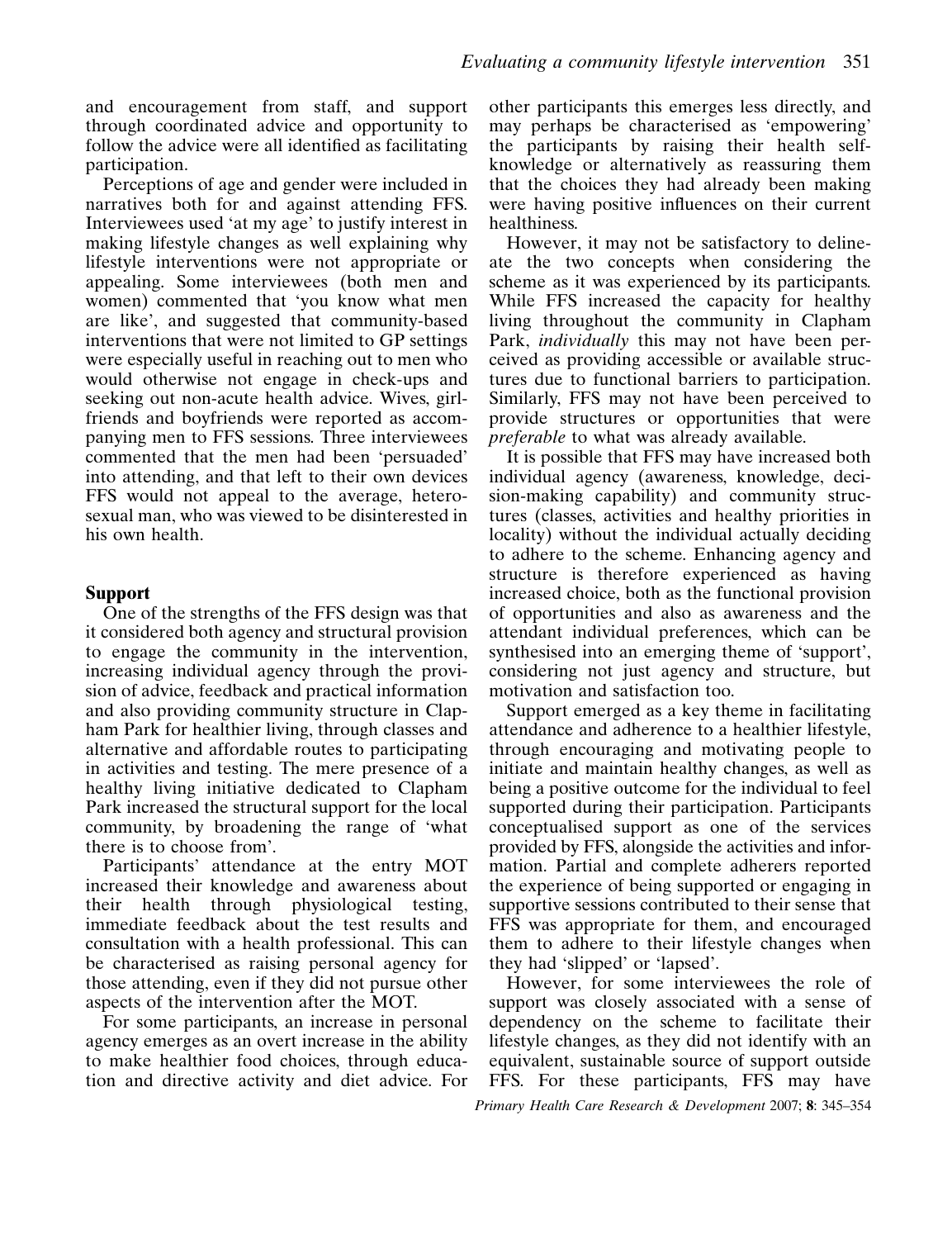provided a form of motivation and facilitation to make lifestyle changes, but it did not facilitate the 'self-determined' or 'autonomous' motivation referred to in the introduction.

#### Personal gains and sustaining change

It may be conceptualised that the adherence groups represent different patterns of personal gain through their experience of the scheme. Ideally, participants would have benefited from increasing agency, structure and motivation through FFS. Complete adherers who demonstrated the development of autonomous motivation, as well as gaining agency, structure and support, are the most successful participants in FFS and represent an ideal level of adherence and sustainable change in their lifestyle.

Those who engaged with FFS but did not expect to be able to maintain their changes after the cessation of the intervention may be conceptualised as gaining in 'structure' and motivation but not 'agency' (Cockerham, 2005), and that the gain in structure has only the longevity of the scheme. Complete adherers may have gained the most during FFS but there are at least some concerns that this gain may not be sustainable for everyone is this group.

Conversely, those who took some benefit from the advice given at the MOTs, identified support in the testing, feedback and information aspects of FFS but did not engage with the activities may be conceptualised as demonstrating gain in agency and motivation without a gain in structure. Partial adherers, when considered in this way, may be successful participants in FFS as their own choices are sustainable, and the gains they made (agency and motivation) are transferable outside of the structure of an intervention even though they did not fully adhere to the scheme.

# Conclusions and implications

These findings suggest that participants assessed the healthy lifestyle intervention in terms of how well it met their pre-existing needs and opportunities for change, and selected the aspects of the scheme that suited them, interested them and delivered salient results. For some participants this only involved taking part in the testing

Primary Health Care Research & Development 2007; 8: 345–354

stages, and not engaging in later organised activities, effectively dropping out of the scheme. For others this generated an almost dependent relationship between the participant and the scheme. The gradient between these two extremes is characterised by the nature of three functional aspects of the intervention: testing, diet change and physical activity, and the emerging theme of experiencing support.

Engaging in testing was the most accessible and acceptable form of the intervention; diet advice may be easier to integrate into pre-existing lifestyles than activity recommendations; and physical activity while the least accessible for the sample as a whole was the most satisfying and pleasurable aspect for those who engaged in social forms of activity, such as dance and walking groups. Interest in and broad acceptability of the health checks may have resonance with the NHS 'Life Check' policy, and the need to provide personalised information as a pathway to making health advice accessible and relevant (Department of Health, 2006b).

The findings discussed here largely fit with the previous research literature. There is some evidence to support existing research on the role of motivation in lifestyle changes, specifically that autonomous or self-determined motivation is an important feature in sustaining behaviour and change, as outlined in Thøgersen-Ntoumani and Ntoumanis (2006) and Williams et al. (2005). There is also some evidence here that pleasure from physical activity or satisfaction from the benefits observed in making lifestyle changes contribute to a desire to sustain the healthier lifestyle changes, as explored previously by Gardner and Hausenblaus (2004) in reference to overweight women and Cale and Harris (2001) in reference to young people. In line with themes developed in the sociology of leisure literature (Thurston and Green, 2004), perceived social support functioned to motivate and sustain change, as well as acting as a precursor for increasing uptake. However, we find evidence for a stronger role of support in influencing uptake and maintenance of lifestyle changes in the perceptions of the interviewees, than previously indicated. Participants in the intervention considered support as one of the services offered, with comparable importance to the role of information provision. This offers potential implications for a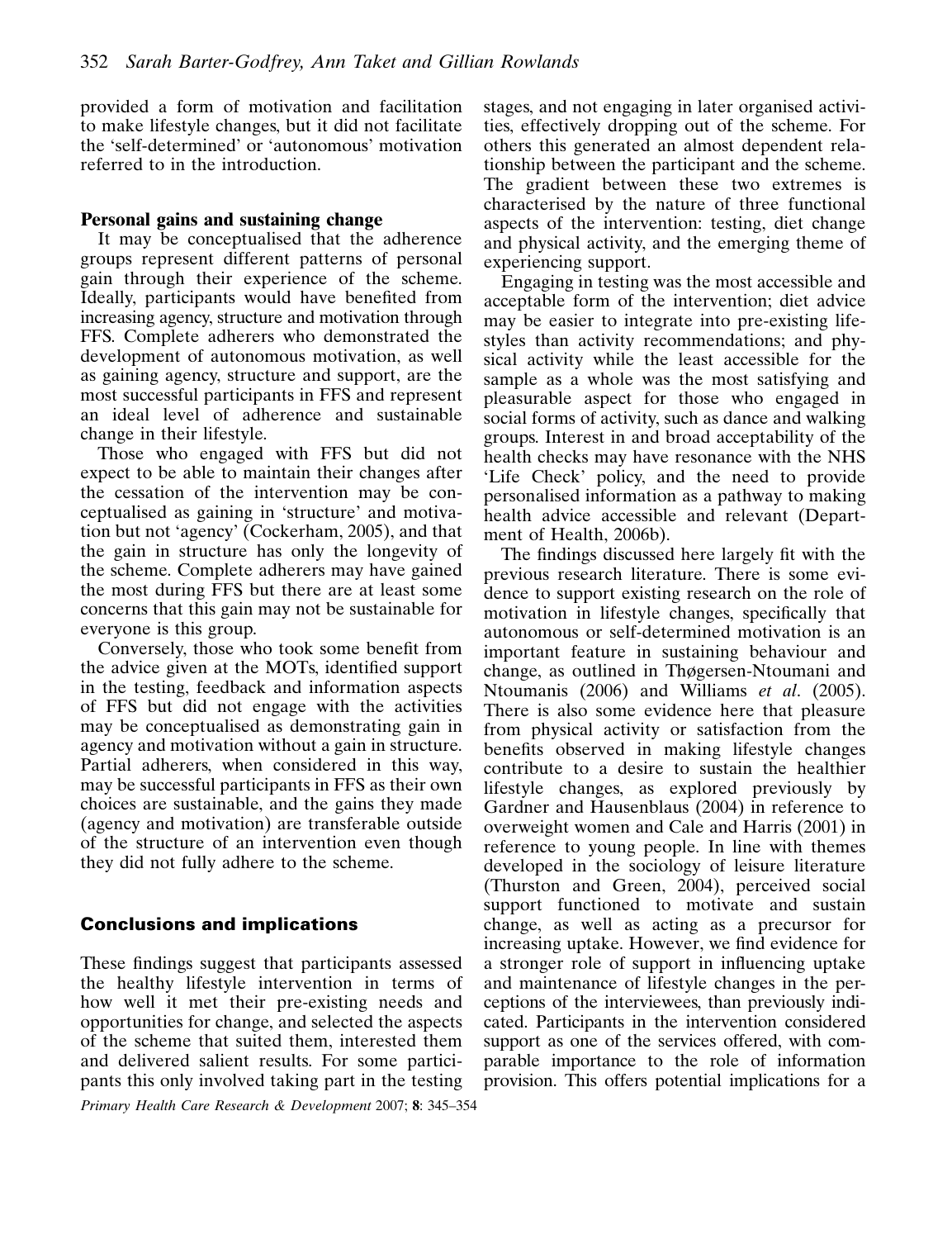beneficial role of health trainers, trained and accredited professionals working in the community, providing practical support and providing links to sources of support and advice, who can also provide 'stock-takes' or non-medical assessment of their clients' lifestyle factors (Department of Health, 2004).

Using different adherence groups in the evaluation has offered some insight into participants who drop-out from or fail to fully adhere to interventions, a mostly under-researched group (Sorensen et al., 2006). We find that they may still make personal health gains from the intervention even if they do not complete the course, and that realistic adherence levels during the length of a short-term intervention may be associated with more sustainable, transferable lifestyle changes. We also find grounds to suggest that in some cases full adherence to a scheme is not as likely to produce long-term adherence to lifestyle changes as compared to partial, but more realistic adherence and smaller lifestyle changes. Again, this may have resonance with current national policy through the 'Small change, big difference' campaign (Department of Health, 2006a). Engaging non-health organisations in the promotion of wellbeing lifestyle choices, such as FFS or through initiatives under the 'Small change, big difference' banner, can extend the reach of interventions into the community, recognising and responding to the 'local realities' outlined by the WHO guidance for implementing diet and physical activity interventions (WHO, 2007).

This study benefits from including participants with a range of adherence, and, by working in a setting outside of the original intervention, the experiences and views of those who dropped out from the scheme were not lost. By conducting the evaluation after the end of FFS, it has been possible to consider the experience of the cessation of an intervention and the subsequent experiences and successes (or not) of trying to sustain changes made within the intervention. However, this is a small-scale study, and may not capture the range of experiences and views held by those participating in FFS. In particular, we did not recruit people who had been dissatisfied with their experiences during their 12-week course within FFS, as indicated during the recruitment phases. One weakness of the study is that only a very small number of interviewees who did not participate at all in FFS (pre-introduction decliners) were recruited. Future research may need to consider this group further to understand non-participation and self de-selection from community schemes.

The relationship between experiencing support and adhering to the intervention is not fully explored here. There is some indication that too little experience of support may be interpreted as the intervention not being for 'people like me' or not meeting the individual's needs, whereas too great an experience of support may be associated with dependency and externally generated motivation to adherence. The role of optimum support and how to achieve and deliver such support may be a suitable concern for future research, and healthy lifestyle interventions, particularly those that consider diverse communities, need to consider how to provide support for their intended participants as part of developing their services.

## **References**

- Adami, H.O., Day, N.E., Trichopoulos, D. and Willett, W.C. 2001: Primary and secondary prevention in the reduction of cancer morbidity and mortality. European Journal of Cancer 37(Suppl 8), S118–27.
- Archer, M.S. 2000: Being human. The problem of agency. England: Cambridge University Press.
- Bandesha, G. and Litva, A. 2005: Perceptions of community participation and health gain in a community project for the South Asian population: a qualitative study. Journal of Public Health 27, 241–45.
- Barnard, R.J. 2004: Prevention of cancer through lifestyle changes. Evidence-based Complimentary and Alternative Medicine 1, 233–39.
- Blue, C.L. and Black, D.R. 2005: Synthesis of intervention research to modify physical activity and dietary behaviours. Research and Theory for Nursing Practice 19, 25–61.
- Cale, L. and Harris, J. 2001: Exercise recommendations for young people: an update. Health Education 101, 126–38.
- Cockerham, W.C. 2005: Health lifestyle theory and the convergence of agency and structure. Journal of Health and Social Behaviour 46, 51–67.
- Department of Health. 2004: Choosing health: making healthier choices easier. London: HMSO. Retrieved June 2006, from http://www.dh.gov.uk/PublicationsAndStatistics/Publications/ PublicationsPolicyAndGuidance/PublicationsPolicyAnd GuidanceArticle/fs/en?CONTENT\_ID=4094550andchk= aN5Cor.

Department of Health. 2006a: Health challenge England: the next steps for choosing health. London: DH Publications.